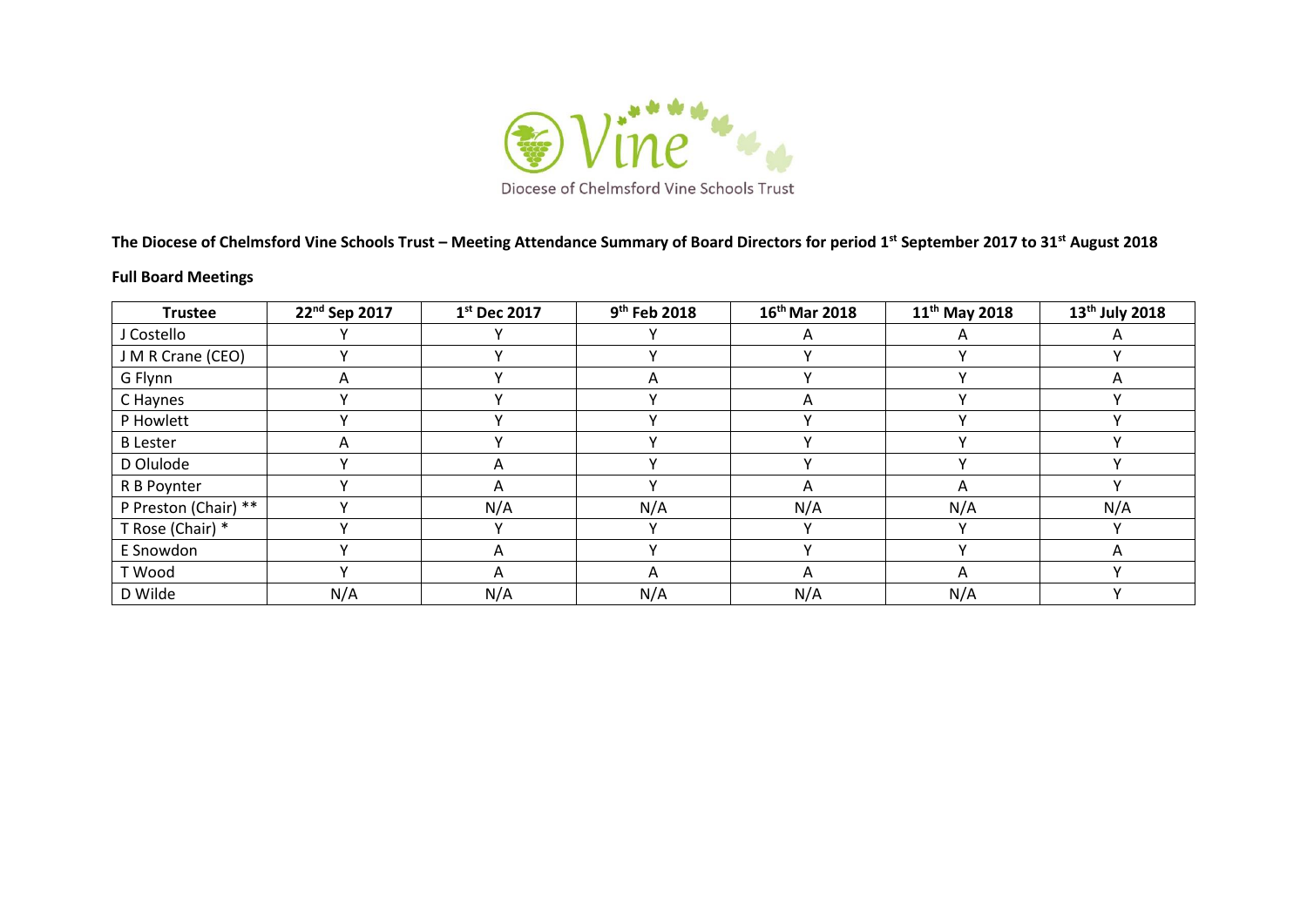

## **Finance & Audit Committee Meetings**

| <b>Trustee</b>   | 22 <sup>nd</sup> Sep 2017 | $1st$ Dec 2017 | $16^{th}$ Mar 2018 | $11^{th}$ May 2018 | 13 <sup>th</sup> July 2018 |
|------------------|---------------------------|----------------|--------------------|--------------------|----------------------------|
| G Flynn (Chair)  |                           |                |                    |                    | $\mathsf{H}$               |
| T Rose           | v                         |                |                    |                    |                            |
| T Wood           |                           |                | $\mathsf{A}$       | N/A                | N/A                        |
| P Preston **     |                           | N/A            | N/A                | N/A                | N/A                        |
| <b>B</b> Lester  | A                         |                |                    |                    |                            |
| S Jones (HT ORS) | N/A                       | N/A            | N/A                |                    | $\overline{A}$             |
| A Syred-Paul (HT | N/A                       | N/A            | N/A                |                    |                            |
| GRE)             |                           |                |                    |                    |                            |

## **Standards and Performance Committee**

| <b>Trustee</b>     | 22nd Sep 2017 | 1st Dec 2017 | 9 <sup>th</sup> February 2018 | $11^{th}$ May 2018 | 13 <sup>th</sup> July 2018 |
|--------------------|---------------|--------------|-------------------------------|--------------------|----------------------------|
| C Haynes (Chair)   |               |              |                               |                    |                            |
| <b>B</b> Poynter   |               |              |                               | ∼                  |                            |
| J Costello         |               |              |                               | A                  |                            |
| D Olulode          |               |              |                               |                    |                            |
| E Snowden          |               |              |                               |                    |                            |
| P Howlett          |               |              |                               |                    |                            |
| Lorraine Ratcliffe | N/A           | N/A          | N/A                           | A                  |                            |
| Linda Taylor       | N/A           | N/A          | N/A                           |                    |                            |
| John Crane         | N/A           | N/A          | N/A                           | A                  |                            |
| Jackie Williams    | N/A           | N/A          | N/A                           |                    |                            |